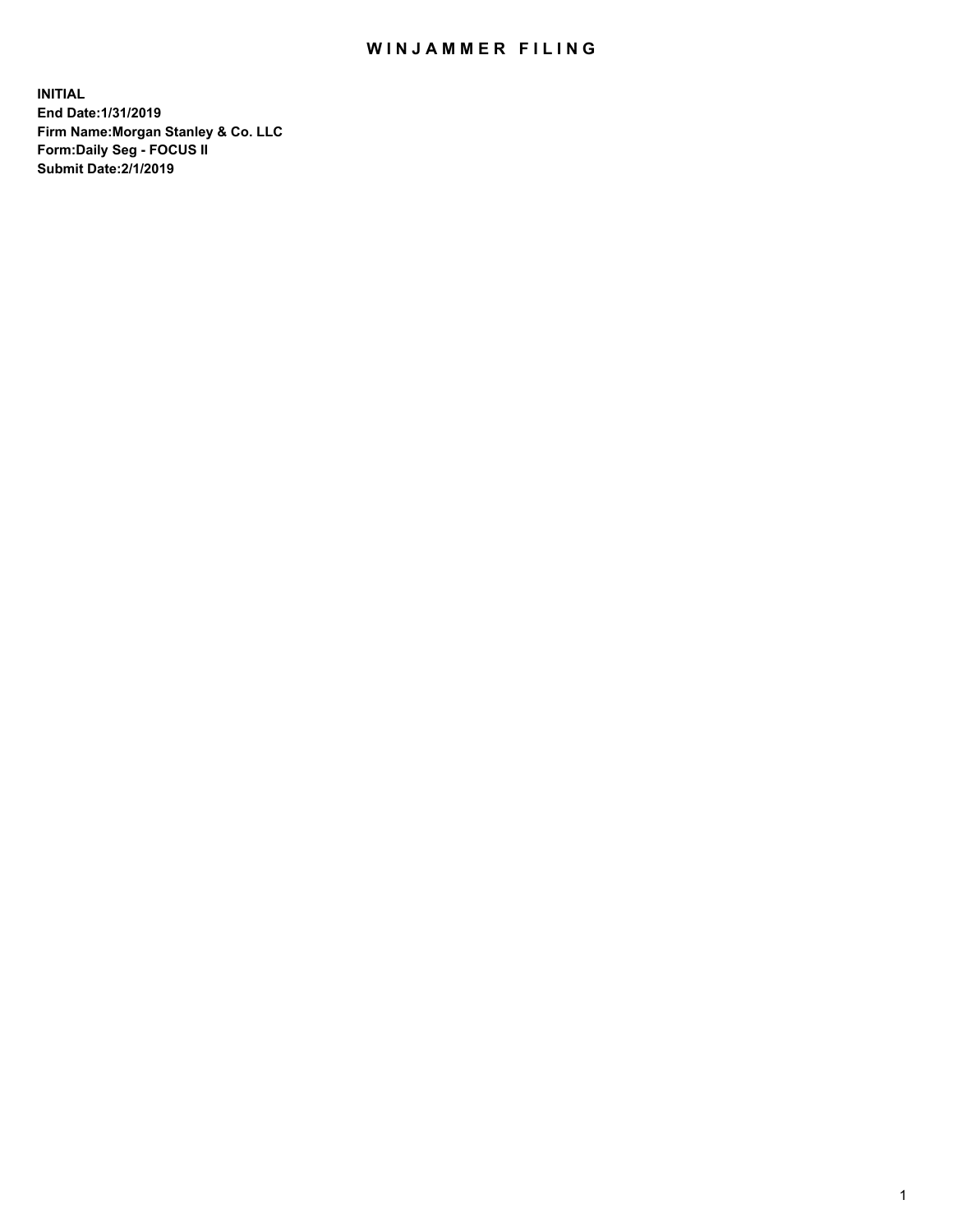**INITIAL End Date:1/31/2019 Firm Name:Morgan Stanley & Co. LLC Form:Daily Seg - FOCUS II Submit Date:2/1/2019 Daily Segregation - Cover Page**

| Name of Company                                                                                                                                                                                                                                                                                                                | Morgan Stanley & Co. LLC                                    |
|--------------------------------------------------------------------------------------------------------------------------------------------------------------------------------------------------------------------------------------------------------------------------------------------------------------------------------|-------------------------------------------------------------|
| <b>Contact Name</b>                                                                                                                                                                                                                                                                                                            | <b>Ikram Shah</b>                                           |
| <b>Contact Phone Number</b>                                                                                                                                                                                                                                                                                                    | 212-276-0963                                                |
| <b>Contact Email Address</b>                                                                                                                                                                                                                                                                                                   | Ikram.shah@morganstanley.com                                |
| FCM's Customer Segregated Funds Residual Interest Target (choose one):<br>a. Minimum dollar amount: ; or<br>b. Minimum percentage of customer segregated funds required:% ; or<br>c. Dollar amount range between: and; or<br>d. Percentage range of customer segregated funds required between:% and%.                         | 280,000,000<br><u>0</u><br>0 <sub>0</sub><br>00             |
| FCM's Customer Secured Amount Funds Residual Interest Target (choose one):<br>a. Minimum dollar amount: ; or<br>b. Minimum percentage of customer secured funds required:%; or<br>c. Dollar amount range between: and; or<br>d. Percentage range of customer secured funds required between:% and%.                            | 140,000,000<br><u>0</u><br>0 <sub>0</sub><br>0 <sub>0</sub> |
| FCM's Cleared Swaps Customer Collateral Residual Interest Target (choose one):<br>a. Minimum dollar amount: ; or<br>b. Minimum percentage of cleared swaps customer collateral required:% ; or<br>c. Dollar amount range between: and; or<br>d. Percentage range of cleared swaps customer collateral required between:% and%. | 92,000,000<br><u>0</u><br><u>00</u><br>00                   |

Attach supporting documents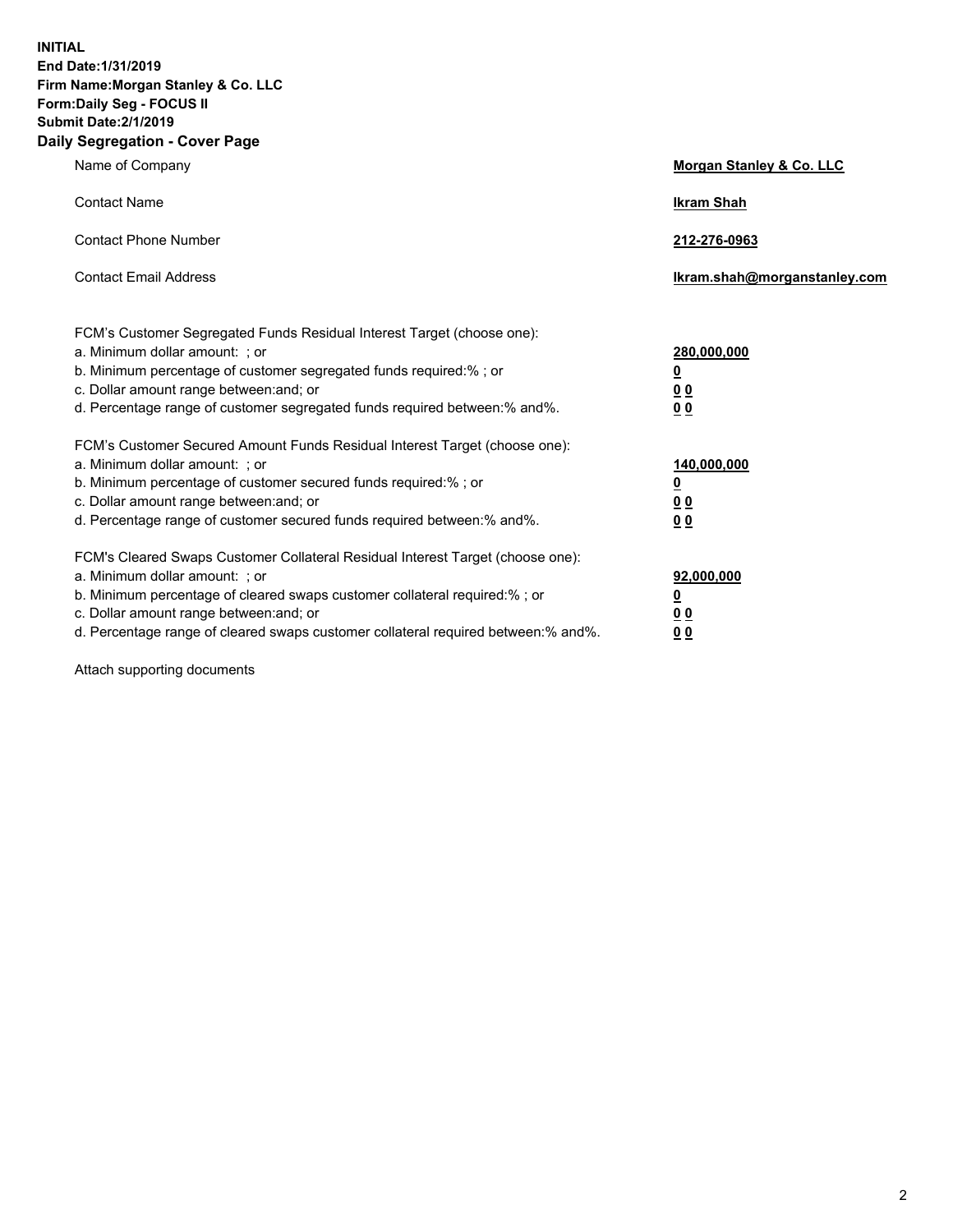## **INITIAL End Date:1/31/2019 Firm Name:Morgan Stanley & Co. LLC Form:Daily Seg - FOCUS II Submit Date:2/1/2019 Daily Segregation - Secured Amounts** Foreign Futures and Foreign Options Secured Amounts Amount required to be set aside pursuant to law, rule or regulation of a foreign government or a rule of a self-regulatory organization authorized thereunder 1. Net ledger balance - Foreign Futures and Foreign Option Trading - All Customers A. Cash **3,299,354,380** [7315] B. Securities (at market) **2,091,447,549** [7317] 2. Net unrealized profit (loss) in open futures contracts traded on a foreign board of trade **-275,342,199** [7325] 3. Exchange traded options a. Market value of open option contracts purchased on a foreign board of trade **6,160,678** [7335] b. Market value of open contracts granted (sold) on a foreign board of trade **-7,082,882** [7337] 4. Net equity (deficit) (add lines 1. 2. and 3.) **5,114,537,526** [7345] 5. Account liquidating to a deficit and account with a debit balances - gross amount **68,680,173** [7351] Less: amount offset by customer owned securities **-65,391,874** [7352] **3,288,299** 6. Amount required to be set aside as the secured amount - Net Liquidating Equity Method (add lines 4 and 5) 7. Greater of amount required to be set aside pursuant to foreign jurisdiction (above) or line 6. FUNDS DEPOSITED IN SEPARATE REGULATION 30.7 ACCOUNTS 1. Cash in banks A. Banks located in the United States **212,205,149** [7500] B. Other banks qualified under Regulation 30.7 **1,103,266,618** [7520] **1,315,471,767** 2. Securities A. In safekeeping with banks located in the United States **136,575,095** [7540] B. In safekeeping with other banks qualified under Regulation 30.7 **0** [7560] **136,575,095** [7570] 3. Equities with registered futures commission merchants A. Cash **6,401,771** [7580] B. Securities **0** [7590] C. Unrealized gain (loss) on open futures contracts **1,080,864** [7600] D. Value of long option contracts **0** [7610] E. Value of short option contracts **0** [7615] **7,482,635** [7620] 4. Amounts held by clearing organizations of foreign boards of trade A. Cash **0** [7640] B. Securities **0** [7650] C. Amount due to (from) clearing organization - daily variation **0** [7660] D. Value of long option contracts **0** [7670] E. Value of short option contracts **0** [7675] **0** [7680] 5. Amounts held by members of foreign boards of trade A. Cash **2,169,429,486** [7700] B. Securities **1,954,872,455** [7710] C. Unrealized gain (loss) on open futures contracts **-276,423,064** [7720] D. Value of long option contracts **6,160,678** [7730] E. Value of short option contracts **-7,082,882** [7735] **3,846,956,673**

- 6. Amounts with other depositories designated by a foreign board of trade **0** [7760]
- 7. Segregated funds on hand **0** [7765]
- 8. Total funds in separate section 30.7 accounts **5,306,486,170** [7770]
- 9. Excess (deficiency) Set Aside for Secured Amount (subtract line 7 Secured Statement Page 1 from Line 8)
- 10. Management Target Amount for Excess funds in separate section 30.7 accounts **140,000,000** [7780]
- 11. Excess (deficiency) funds in separate 30.7 accounts over (under) Management Target **48,660,345** [7785]

**0** [7305]

[7354] **5,117,825,825** [7355]

**5,117,825,825** [7360]

[7530]

[7740] **188,660,345** [7380]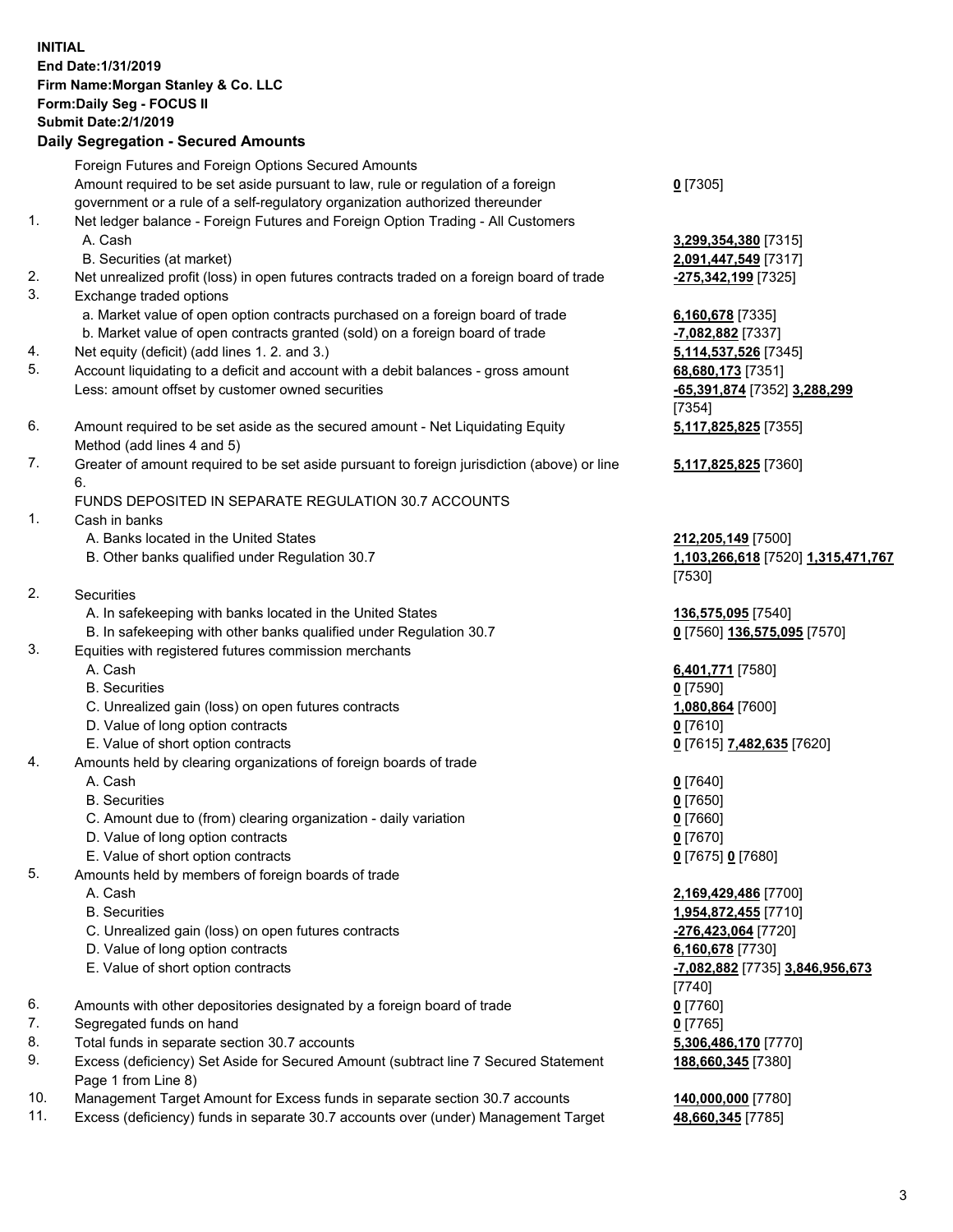**INITIAL End Date:1/31/2019 Firm Name:Morgan Stanley & Co. LLC Form:Daily Seg - FOCUS II Submit Date:2/1/2019 Daily Segregation - Segregation Statement** SEGREGATION REQUIREMENTS(Section 4d(2) of the CEAct) 1. Net ledger balance A. Cash **6,715,958,638** [7010] B. Securities (at market) **6,310,893,977** [7020] 2. Net unrealized profit (loss) in open futures contracts traded on a contract market **4,426,547,960** [7030] 3. Exchange traded options A. Add market value of open option contracts purchased on a contract market **273,019,013** [7032] B. Deduct market value of open option contracts granted (sold) on a contract market **-260,540,490** [7033] 4. Net equity (deficit) (add lines 1, 2 and 3) **17,465,879,098** [7040] 5. Accounts liquidating to a deficit and accounts with debit balances - gross amount **283,025,253** [7045] Less: amount offset by customer securities **-281,870,751** [7047] **1,154,502** [7050] 6. Amount required to be segregated (add lines 4 and 5) **17,467,033,600** [7060] FUNDS IN SEGREGATED ACCOUNTS 7. Deposited in segregated funds bank accounts A. Cash **5,012,638,494** [7070] B. Securities representing investments of customers' funds (at market) **0** [7080] C. Securities held for particular customers or option customers in lieu of cash (at market) **626,553,923** [7090] 8. Margins on deposit with derivatives clearing organizations of contract markets A. Cash **6,487,509,161** [7100] B. Securities representing investments of customers' funds (at market) **0** [7110] C. Securities held for particular customers or option customers in lieu of cash (at market) **5,684,340,054** [7120] 9. Net settlement from (to) derivatives clearing organizations of contract markets **-30,506,802** [7130] 10. Exchange traded options A. Value of open long option contracts **273,019,013** [7132] B. Value of open short option contracts **-260,540,490** [7133] 11. Net equities with other FCMs A. Net liquidating equity **7,905,939** [7140] B. Securities representing investments of customers' funds (at market) **0** [7160] C. Securities held for particular customers or option customers in lieu of cash (at market) **0** [7170] 12. Segregated funds on hand **0** [7150] 13. Total amount in segregation (add lines 7 through 12) **17,800,919,292** [7180] 14. Excess (deficiency) funds in segregation (subtract line 6 from line 13) **333,885,692** [7190]

- 15. Management Target Amount for Excess funds in segregation **280,000,000** [7194]
- 16. Excess (deficiency) funds in segregation over (under) Management Target Amount Excess

**53,885,692** [7198]